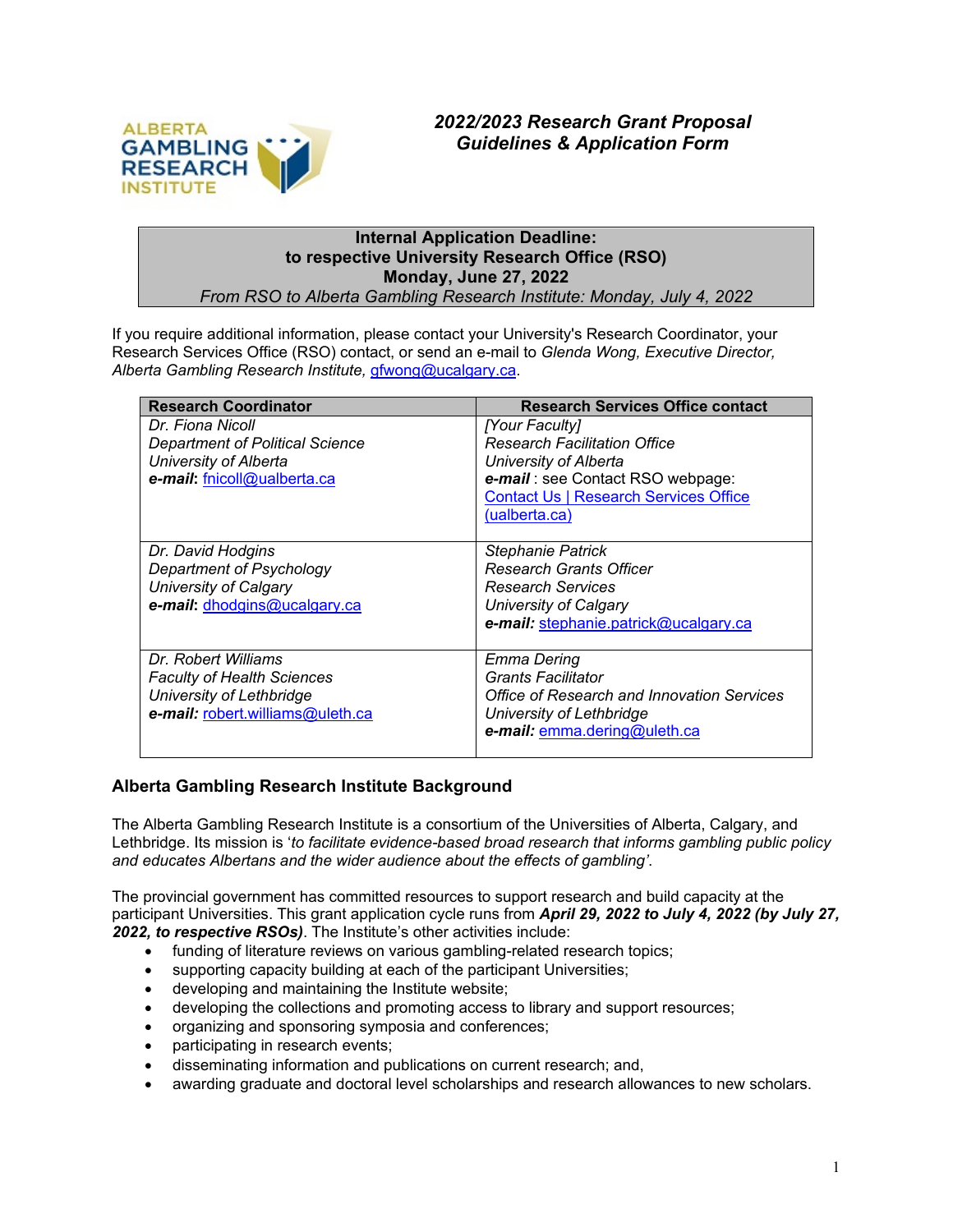The administrative hub for the Institute is located at the University of Calgary (SS820, University Drive NW, Calgary, AB T2N 1N4). Each of the partner Universities also has an affiliated research coordinator (see contact information above). For more information about the Institute and its achievements to date, please see [www.abgamblinginstitute.ca](http://www.abgamblinginstitute.ca/) or contact the office at (403) 220-3062.

## **Goals of AGRI:**

- **1.** To encourage, foster, and solicit research to better understand the role and impacts of gambling on the individual and society
- **2.** To ensure research is collaborative and has stakeholder support
- **3.** To support the development of research capacities across broad research disciplines
- **4.** To contribute to making research accessible, useful and applied

#### *Stakeholder Identified High Priority Research Areas*

For the 2022/2023 proposal cycle, the following stakeholder identified priorities will receive particular consideration:

*Public policy –* Comparative and evaluative research on social responsibility programs with a view to determining best practice guidelines. How should responsible gambling be measured? How should revenue generation be balanced with effective social responsibility? Some examples of particular interest are: effects of advertising, sustainability of gambling under ideal regulatory conditions, and the role of recreational gambling and sports betting in Alberta.

*Indigenous / First Nations gambling –* A continuing priority identified by stakeholders is the need for further, including comparative, research into gambling behaviors and industry involvement of First Nations and other indigenous populations.

*Longitudinal follow up studies –* Basic understanding of the gambling behaviors and habits of various age cohorts was identified as being an integral building block for future research. Associated and follow-up research continues to be a high priority.

*Internet / Remote gambling* – The pervasiveness of this relatively recent format has accelerated it to the forefront of research demand. Some research has been completed, much is underway, but it will assuredly remain high on the gambling research agenda.

*Provision and delivery of effective treatment programs* – Although the evidence base for preventing and treating gambling disorders is growing, intervention research continues to be a priority. Stakeholders are interested in dissemination of research knowledge, translation of basic research findings into intervention, identification of best practices, development of easily accessible guidelines for clinicians/treatment providers, and provision of treatment in easily accessible modalities such as telephone, Internet and text. A specific stakeholder area of interest is to gain an understanding of the reason for the observed decline in numbers of treatmentseeking by problem gamblers as well as strategies for increasing treatment-seeking. Research on the basic personality, social, cognitive and neurological mechanisms of gambling and disordered gambling are also encouraged, in particular with ties to prevention and intervention.

*Socio-economic / Economic* – Over time, enormous focus has been put on developing and applying a model for identifying and assessing the fullest range possible of individual, family and societal impacts of gambling. Follow-up and further studies are needed to help determine: What is the appropriate level for the provincial government to make from gambling revenue? What percentage of revenue is from problem gamblers? How should revenue generation be balanced with effective social responsibility?

Proposals on these topics are encouraged but submissions are not restricted to only these topics. Applications for associated research that incorporates a gambling focus are eligible.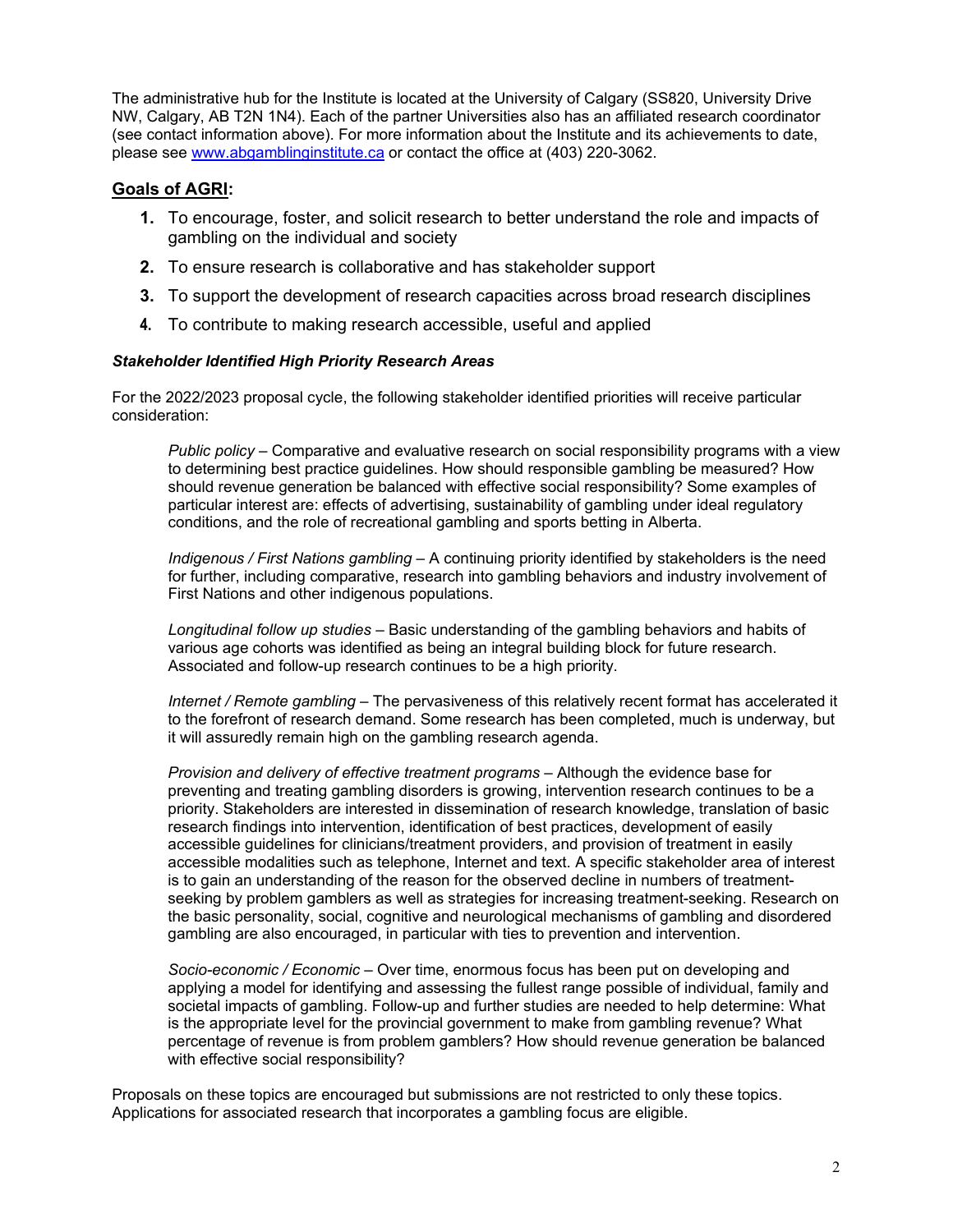All research proposals are subject to expert peer review prior to approval. The Institute-funded initiatives to date are identified on the Institute's website – see: [https://research.ucalgary.ca/alberta-gambling](https://research.ucalgary.ca/alberta-gambling-research-institute/research/major-grants)[research-institute/research/major-grants.](https://research.ucalgary.ca/alberta-gambling-research-institute/research/major-grants)

# **Eligibility of applicants**

An important aspect of the Institute's mandate is to promote collaborative and capacity-building research activity within the participant universities. Therefore, the applicant *must be one of the principal investigators and have faculty status at one of the three universities. This individual is responsible for overseeing the research activity, ensuring that expenditures comply with the approved budget, and meeting the annual and completion reporting requirements.* Research collaborators may come from other universities, be external experts or have faculty status at another post-secondary institution (with the proviso that confirmation is submitted indicating the length of their appointment extends beyond the research grant period). CVs of the principal and other investigators must accompany the application as well as an in-depth profile of any external collaborative research partners (e.g. consultants, treatment organization, etc.).

# **Financial support**

#### *Detailed budgets must be submitted with all grant applications.*

#### *Eligible costs include:*

- Costs directly related to research
- Vendor quotes must be included for research equipment with component costs over \$1000
- Equipment acquired with grant monies is the property of the host University and reasonable requests for other related research use are to be accommodated wherever possible
- Maximum total awards will be \$160,000; maximum project lengths will be 3 years; many may be funded at much lower amounts or for shorter periods
- Approved multi-year grants are distributed on an annual basis with 100% of each year's award being paid at the commencement of the research period and annually thereafter. Overhead costs are not eligible expenses on individual research grants (since the Alberta Gambling Research Institute provides separate gambling research capacity-building funding to the partner universities)
- As the nature and scope of research projects varies considerably, costs such as research assistance remuneration will be approved in accordance with accepted policy of the host university
- Requests for paid consultants will be carefully reviewed by the Proposal Adjudication Committee (PAC), and they must be justified in the budget in a manner consistent with the host University's contracting arrangements for research purposes. The maximum amount will be \$10,000 per year for a maximum of two years. Travel costs for consultants may be requested, but the applicant must explain why alternative, less costly methods of communication (e.g. Zoom, Microsoft Teams, Skype, email, telephone) are inadequate substitutes.
- The principal applicant/investigator is responsible for initiating and monitoring any related contracts according to the host University's procedures
- Faculty members cannot be paid stipends from the grant awards
- If approved funding is found to be insufficient by the grantee, it is the responsibility of the grantee to obtain additional funding
- Retroactive funding will not be considered
- Varied and innovative **knowledge translation/transfer** initiatives
- Open Access (OA) publishing fees are allowed; however, discounted Author Processing Charges (APC) should be investigated and utilized whenever possible. For OA APC information and a list of available discounts/waivers in gambling-related journals – see: [https://research.ucalgary.ca/alberta](https://research.ucalgary.ca/alberta-gambling-research-institute/resources/open-access-and-author-processing-charges)[gambling-research-institute/resources/open-access-and-author-processing-charges.](https://research.ucalgary.ca/alberta-gambling-research-institute/resources/open-access-and-author-processing-charges) If journals without APCs or discounted APCs cannot be used, justification for the non-discounted journal is required along with its associated costs.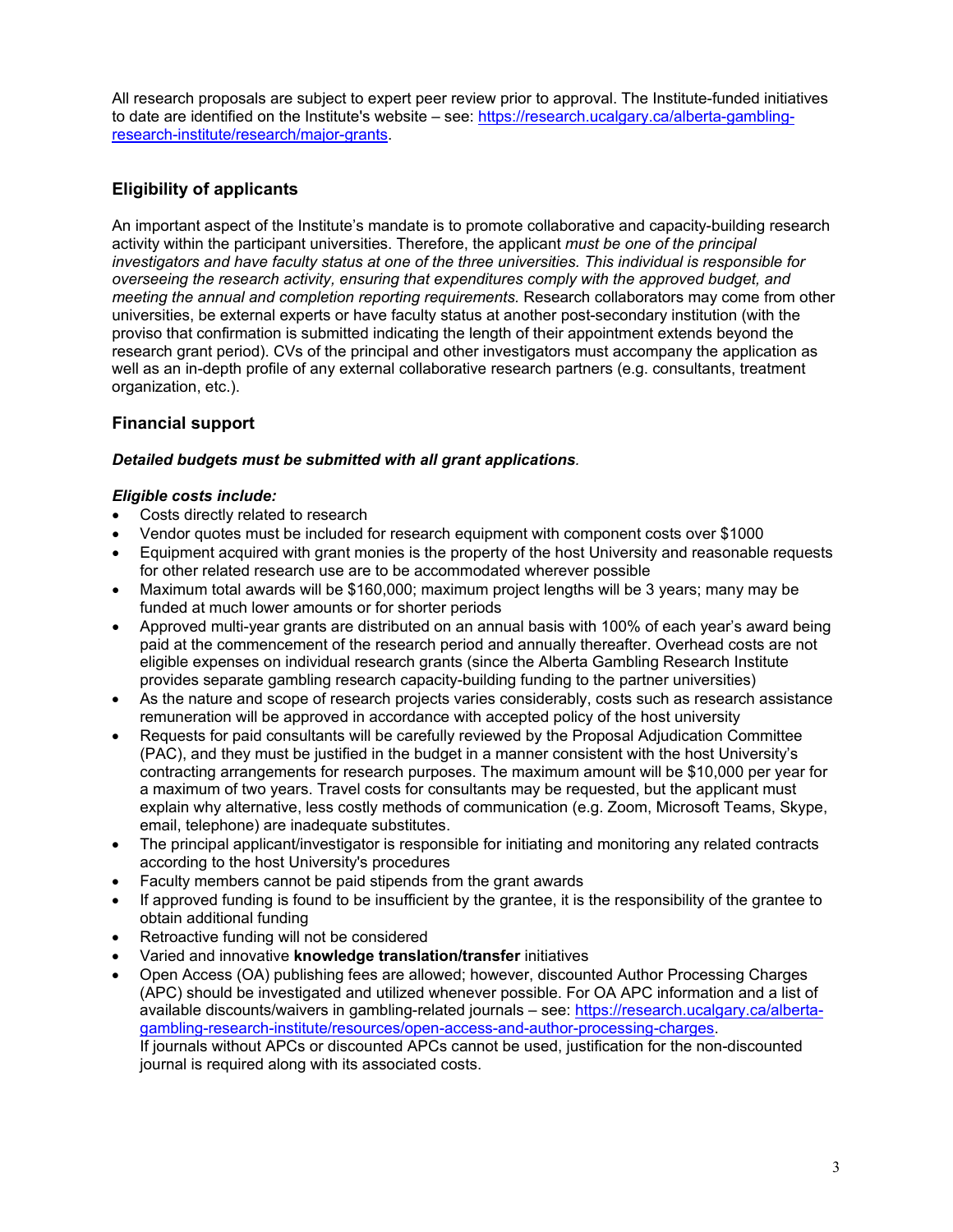### **Timelines**

| April 29, 2022                | Applications/guidelines distributed/posted                          |  |
|-------------------------------|---------------------------------------------------------------------|--|
| June 27, 2022                 | Applications due to Research Officer of Principal Investigator (PI) |  |
| <b>July 04, 2022</b>          | Applications due to Institute from Research Officer                 |  |
| July/August 2022              | Peer review process                                                 |  |
| September - October, 2022     | Proposal Adjudication Committee (PAC)/Board approvals/              |  |
|                               | recommendations                                                     |  |
| October 31, 2022              | Approval announcements                                              |  |
| April 17, 2023                | Progress reports (templates will be sent)                           |  |
| Within 3 months of completion | Completion reports (template will be sent)                          |  |
| date* (variable)              |                                                                     |  |

**\* Time extensions -** If research projects cannot be completed within the approved time period, *requests*  for time extensions must be made 3 months prior to the specified completion date (e.g. September 1, 2023 for an extension request with the originally approved completion date of November 30, 2023). The extension may be approved to a maximum of 6 months. Grant award payments will be correspondingly deferred.

#### **Selection and approval processes**

A peer review process will be used to assess the grant applications. Applications will be distributed to reviewers in early July for return by the end of August.

*Applicants will not be advised of the names of the reviewers. To assist with their evaluations, however, reviewers will be provided with the CVs of the principal investigator(s).* The application form requests names of potential reviewers not affiliated with the research proposal under consideration. These names will assist with the development of a comprehensive contact list of researchers for subsequent peer review processes. Some, or all, of these individuals *may* be requested to participate in this review cycle. Reviewers will not be selected for applicants who were previous, or current, research collaborators or academic supervisors. These individuals may, however, be requested to review submissions of other applicants with a similar area of specialization.

A sub-committee of the Institute Board, the PAC, will make *final* approvals and *notify successful applicants by October 31, 2022.* Within the context of the peer review recommendations, decisions will be based on:

- the merit of the proposal in addressing a research need (particularly identified stakeholder priorities);
- meeting the purpose of the Institute;
- the appropriateness of the amount of the budget request;
- the past performance of the principal investigator(s) with Institute grant awards;
- the contribution the research makes to capacity-building in the participant Universities;
- the identification of knowledge users:
- plans regarding knowledge mobilization, including the flow of research knowledge between researchers within academia; and beyond academia to inform and engage, where applicable, those involved in public policies, practices and/or debates; and
- plans to advance knowledge through, where appropriate, the sharing of research data.

All applicants will be provided with copies of the verbatim reviewer comments on their proposals. Applicants may receive conditional approvals (e.g., based on budget adjustments, willingness to pursue a collaborative undertaking, completion of active Institute-funded research projects, or requests for further information). Unsuccessful applicants will be provided with a summary of reviewer comments, advised of the rationale for the non-acceptance of their proposal, and invited to re-apply, with appropriate revisions, in subsequent grant cycles. There is no decision appeal process.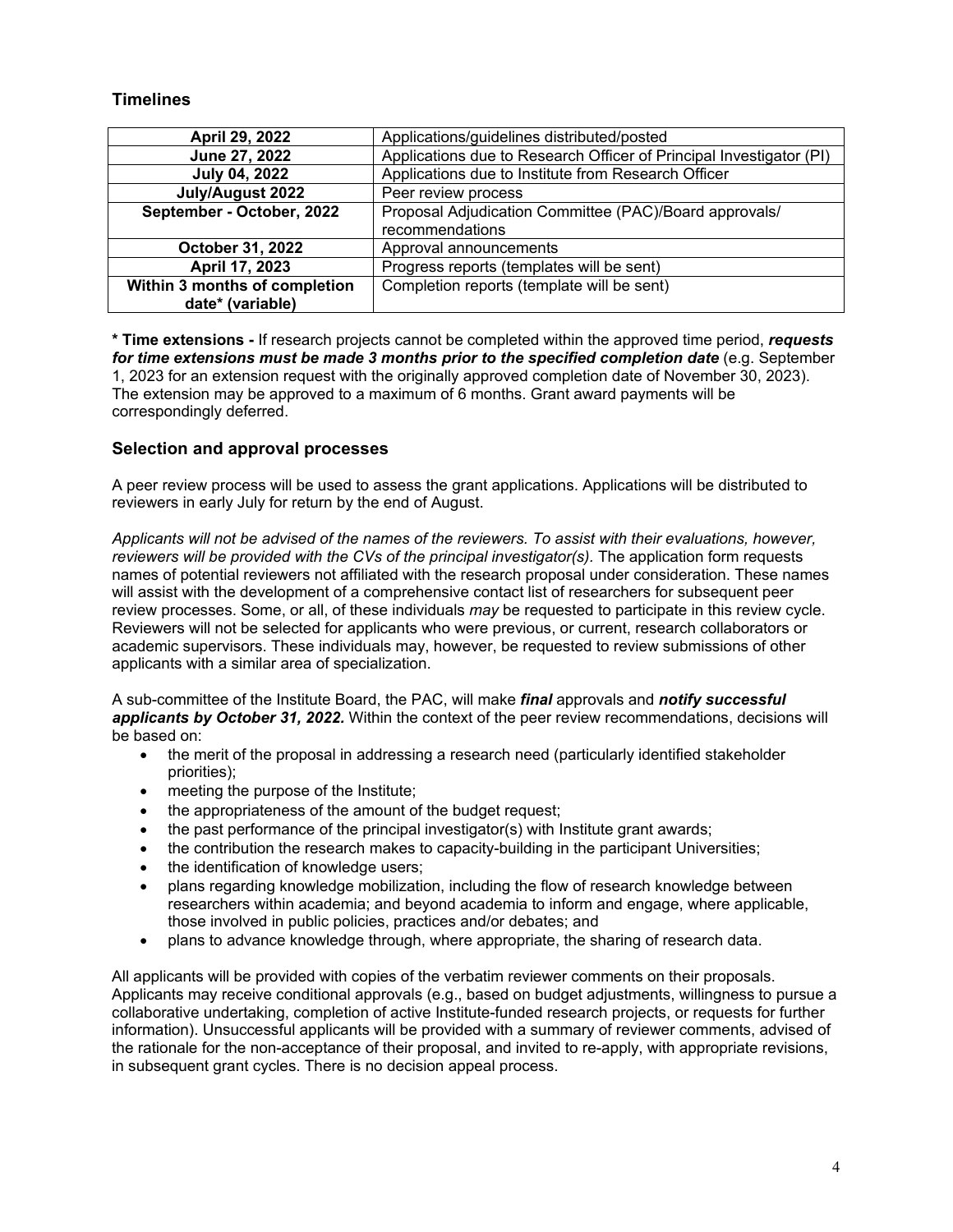# **Accountability/Progress Reports**

The Institute is required to provide annual audited financial statements and reports on its research activities to its funder. It is also committed to providing information on the range of funded research projects through various communication and media activities (e.g. website listing, newsletter, and Research Offices). To assist with providing the most current and accurate information, researchers are required to provide brief annual reports (mid-April) as well as completion reports for all approved research projects**.** The *principal applicant (see 'Eligibility of applicants')* is responsible for submitting the reports. The following information is required:

- progress towards meeting the identified research objectives;
- budget summary report including expenditures to date;
- timeline progress;
- remaining research activity;
- brief (2-3 sentence) descriptive statement for Institute website and/or newsletter on status of research to date.

Completion reports are due to the Institute within three months of the actual completion date of research projects. Grantees will also be required to submit a 1-2 page plain-language synopsis of the project, its main results, and implications, written for non-academic audiences. This synopsis will be submitted to AGRI no later than 3 months after the end of the grant award. Any unexpended grant funds must be returned to the Institute.

#### **Research ethics and other required approvals**

Because of the tri-university eligibility for Alberta Gambling Research Institute grants, evidence of applicable certifications from the principal investigator's host university are required (e.g., human subjects, participant payments, etc.). Respective Research Officers will ensure approvals and/or certifications have been obtained as required and will release grant monies as per respective university policies and procedures.

## **Procedure for requesting information for research purposes from AGLC**

Due to their nature, some research investigations depend on access to information or data held by the Alberta Gaming and Liquor Commission (AGLC). A single point of entry has been established and a process to expedite their response and ensure that the proper authorizations are obtained. More information about accessing this type of data can be obtained by contacting Eric Baich at (780) 447-8777 or via email at: [Eric.Baich@aglc.ca.](mailto:Eric.Baich@aglc.ca)

#### **Intellectual property**

The guidelines and policies of the principal applicant's host University are applicable.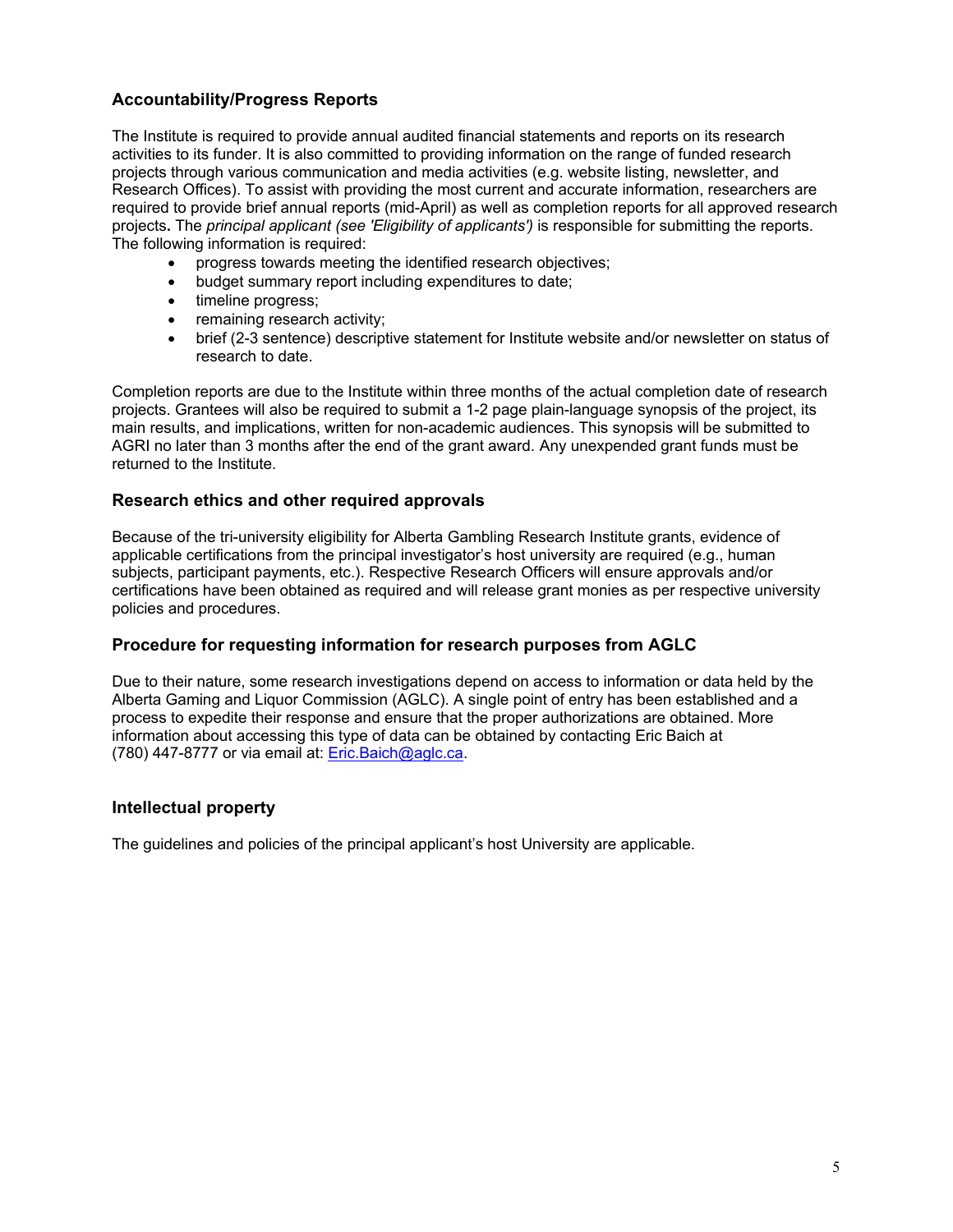# **Alberta Gambling Research Institute 2020/2021 Research Grant Proposal Application Form**

#### **Internal Application Deadline to respective University RSO Monday, June 27, 2022**  *From RSO to Alberta Gambling Research Institute: Monday, July 04, 2022*

#### *General Instructions:*

- *1. Prior to completing this application, prospective applicants should read the Alberta Gambling Research Institute 2022/2023 Research Grant Proposal Guidelines*
- *2. Application information is due to the principal investigator's University Research Services Office by Friday, June 27, 2022.*
- *3. An electronic copy (MS Word) of the completed application form is required.*
- *4. The signed (e-signatures accepted) electronic copy must be forwarded by the respective Research Officer to the Alberta Gambling Research Institute office (gfwong@ucalgary.ca) by 4:00 pm, Friday, July 04, 2022.*
- *5. Only complete applications, duly signed, will be considered.*
- *6. Resubmissions of applications from former Institute grant competitions are invited. They will be subject to the current review process.*

## *PART 1: GENERAL INFORMATION*

Name of principal applicant/investigator (surname, given names) **Department Faculty** Telephone number Address for correspondence E-mail address

Co-principal investigators (name, institution, department) [1](#page-5-0)

Short title of proposed research Descriptive statement for general information purposes (maximum 3 sentences) Research priority area (if applicable) Keywords (search terms) Project starting date Proposed completion date Total requested [per annum to maximum of 3 years and \$160,000] Indicate if proposed research involves human subjects, environmental impact implications, potential data privacy concerns, etc.

 $\overline{a}$ 

<span id="page-5-0"></span><sup>1</sup> Include CV(s) of co-principal investigator(s) and/or profile of external research agency.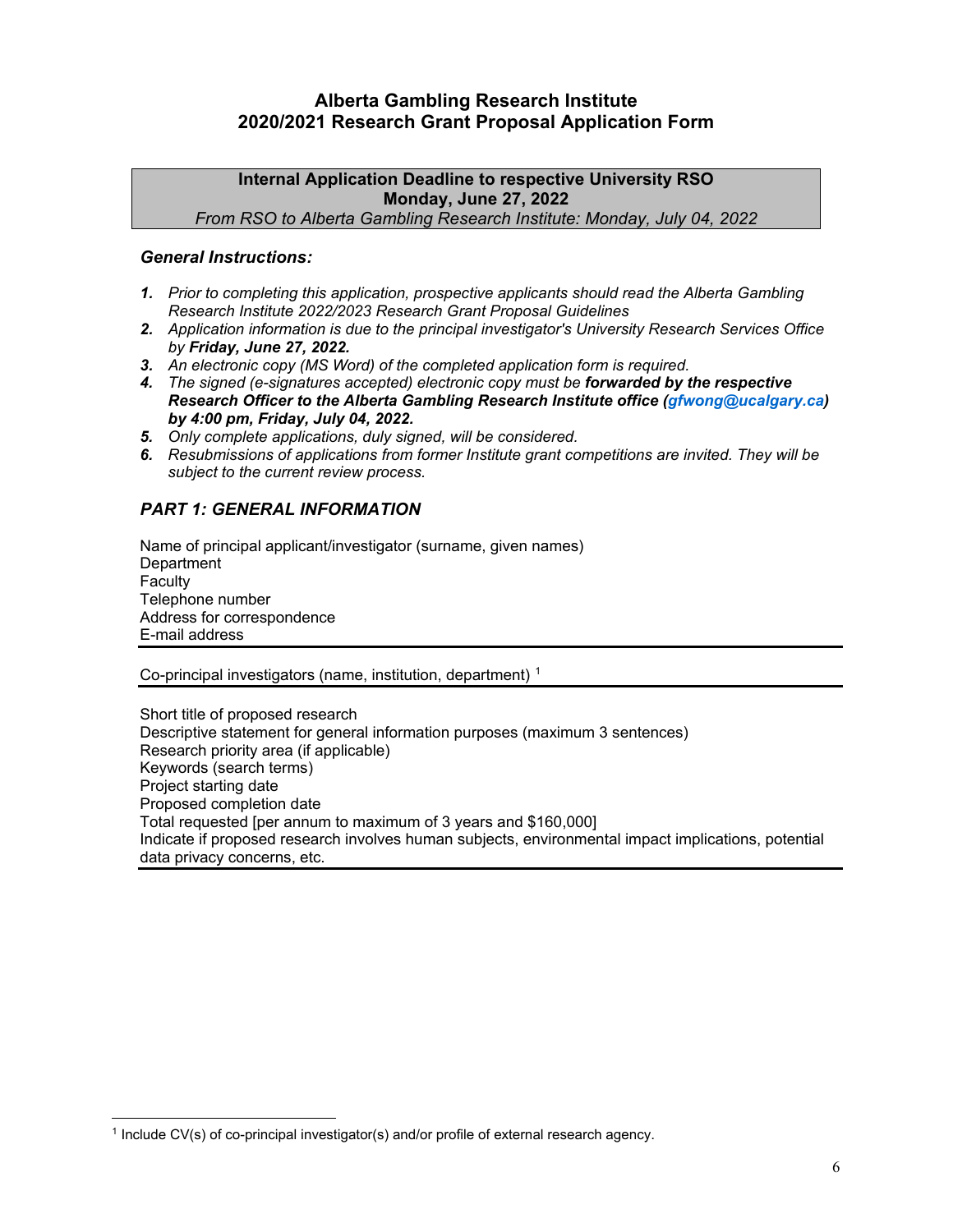## *PART 2: FINANCIAL INFORMATION*

#### **Budget summary:**

Detailed budgets must be submitted with all grant applications. Only those costs that are directly related to research are eligible (see also 'Financial support' section of guidelines)**.** Include the following budget items:

- *Personnel*
	- Research assistance <sup>[2](#page-6-0)</sup>
	- Technical assistance
	- Student assistance  $3$
	- External researcher/consultant [4](#page-6-2)
	- *Materials and supplies*
- *Equipment [5](#page-6-3)*
- *Knowledge transfer/information dissemination activities (including, but not limited to, conference attendance [6\)](#page-6-4)*
- *Open Access (OA) Author Processing Charges (APCs) (utilization of discounted OA APCs) [7](#page-6-5)*
- *Other (please specify)*

## *Total requested: Total requested per year:*

Provide a brief rationale for each major category of budget item by relating it to the objectives and requirements of the proposed research.

#### *Other sources of funding*

Starting with the most recent, list the other granting agencies or programs from which you have requested or received funds within the last three years and indicate the status of this support (e.g. applied, held). Identify those awards, which are closely related to this grant request and, for each, describe its relationship to this request. This information, together with the CVs of the principal investigator(s), will be provided to external reviewers to assist them with assessing the past and current research performance and the relationship to the investigator'(s) research program.

*Agency/Organization Project title Amount/yr.*

<span id="page-6-0"></span> $\overline{a}$ *<sup>2</sup>* As the nature and scope of research projects varies considerably, costs such as research assistance remuneration will be approved at the level normally allocated for similar assistance within the department/faculty of the host university. To be eligible for status as a 'research assistant', the individual must have employee status with one of the partner universities and may not be receiving other AGRI funding (e.g., scholarship).

<span id="page-6-1"></span>*<sup>3</sup>* Student(s) providing assistance may not be receiving other AGRI funding (e.g., scholarship).

<span id="page-6-2"></span>*<sup>4</sup>* Requests for paid consultants will be carefully reviewed by PAC, and they must be justified in the budget in a manner consistent with the host University's contracting arrangements for research purposes. The maximum amount will be \$10,000 per year for a maximum of two years. Travel costs for consultants may be requested, but the applicant must explain why alternative, less costly methods of communication (e.g. Skype, email, telephone) are inadequate substitutes.

<span id="page-6-3"></span>*<sup>5</sup>* Vendor quotes must be included for research equipment with component costs over \$1000. Equipment acquired with grant monies is the property of the host University. Only in exceptional circumstances will computers/software be eligible for grant support. An explanation for funding of equipment / infrastructure must be provided to clearly indicate how the funding of those purchases will contribute to capacity building around gambling-related research in the future. *<sup>6</sup>* Knowledge transfer activities may vary; however, conference travel is limited to an annual maximum of \$3,000 per grant.

<span id="page-6-5"></span><span id="page-6-4"></span>*<sup>7</sup>* Open Access (OA) publishing fees are allowed; however, discounted Author Processing Charges (APC) should be investigated and utilized whenever possible. See <link for OA APCs document> for a list of OA APCs and available discounts/waivers in gambling-related journals. If journals without APCs or discounted APCs cannot be used, justification for the non-discounted journal is required along with its associated costs.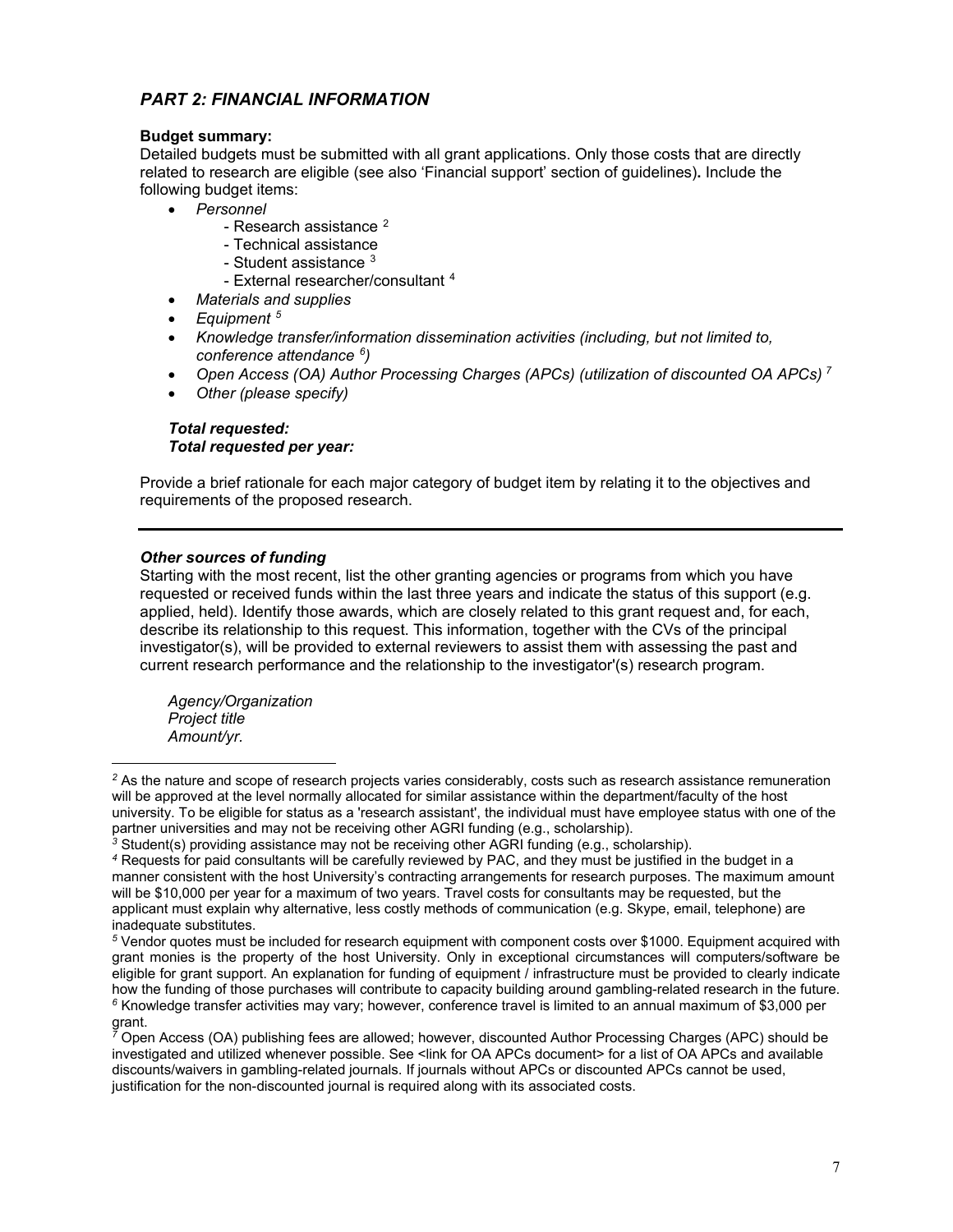*Funding period Status*

# *PART 3: QUALIFICATIONS AND EXPERIENCE*

*[Synopsis - not to exceed 2 pages per investigator] [8](#page-7-0)*

*A. Principal applicant/investigator information*  Name of principal investigator (surname, given names) *Academic and professional experience* (starting with the most recent)

- Date
- Institution/Organization
- Faculty/School/Department
- Position (e.g., tenure track (rank), sessional lecturer, research associate, etc.)
- *Degrees Awarded* (starting with the most recent) list the following:
	- Degree
	- **Discipline**
	- **Institution**
	- Date awarded

Current research interests (describe in key words) Academic Awards and Distinctions Record of research/scholarly achievements

*B. Co-Principal investigator(s)*

Provide information similar to *A,* for co-principal investigator(s) and the rationale for including external researchers/consultants, where appropriate.

# *PART 4: RESEARCH PROGRAM*

*Abstract (250 word maximum)*

- *provide a concise, non-technical statement of the general objectives and significance of the proposed research* 

*Description of proposed research (10 page maximum; minimum of 12 cpi)*

 *Attach a description of the proposed research initiative being sure to include:*

- *1. the objectives of the proposed research and its relationship to existing research, the investigator'(s) research program, and literature;*
- *2. its potential theoretical and practical significance;*
- *3. the theoretical/conceptual framework guiding the research and, where applicable, the research hypotheses;*
- *4. the methods and procedures to be used and the resources that are required, with particular emphasis on those for which funding is being requested;*
- *5. a description of any proposed collaborative aspects; and,*
- *6. a timetable for the completion of the proposed research (note: award advice given by October 31, 2022).*

<span id="page-7-0"></span> $\overline{a}$ <sup>8</sup> Outline relevant and significant contributions to research/scholarship *within the last 3 years or most recent period of research activity***,** including publications (articles, books, book chapters, book reviews), works in press, research reports and papers, etc. *Start with the most recent and identify those works which are published in refereed journals. Do not exceed 2 pages***.** This information will serve as an overview of the more detailed CV(s) submitted as separate files.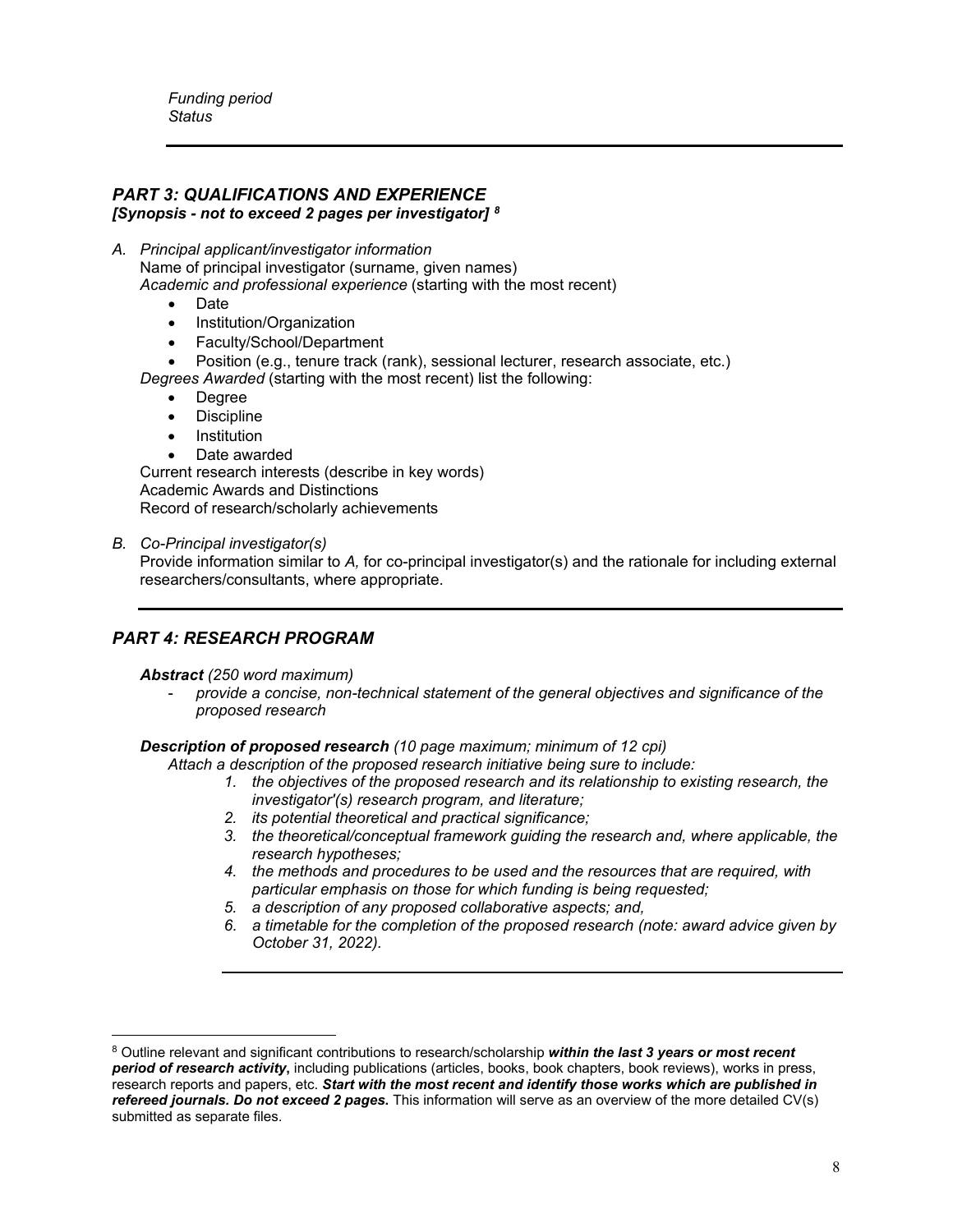# *APPLICATION CHECKLIST*

|    |                                                                                                                                                                                                                                                                                                                              | <i><b>Included</b></i> | <b>Not</b><br>applicable |
|----|------------------------------------------------------------------------------------------------------------------------------------------------------------------------------------------------------------------------------------------------------------------------------------------------------------------------------|------------------------|--------------------------|
|    | An electronic copy with all required signatures (as<br>appropriate to the principal applicant/investigator's host<br>University) and containing separate files (MS Word<br>format) of the application and CVs for each principal<br>investigator and/or external partner profiles - send via<br>email to: gfwong@ucalgary.ca |                        |                          |
|    | 2. Confirmation that any necessary certifications and/or<br>permissions will be obtained prior to grant allocation                                                                                                                                                                                                           |                        |                          |
| 3. | Vendor quote(s) for equipment over \$1000                                                                                                                                                                                                                                                                                    |                        |                          |
| 4. | Confirmation that any related research contracts will be<br>put in place prior to authorization to proceed (e.g. with<br>external consultants, data collection agencies, etc.)                                                                                                                                               |                        |                          |
| 5. | This checklist                                                                                                                                                                                                                                                                                                               |                        |                          |

## *PART 5: SIGNATURES*

Due to variations in internal structural and reporting arrangements, some, or all, of the following signatures are required. Advice should be obtained from the Research Officer of the host University (University of Alberta, University of Calgary, or University of Lethbridge) of the principal applicant/investigator. **The completed application and checklist is to be submitted to the Alberta Gambling Research by 4:00 pm, July 04, 2022.** Research grant accounts will be set up and funds disbursed according to the usual internal practices of the respective Research Offices.

#### *Note to signatories:*

*The undersigned hereby certify acceptance of the terms and conditions of the Alberta Gambling Research Institute as outlined in the guidelines and on this application form and of any conditions applied to a grant pursuant to this application.*

| Principal investigator            | Date |  |
|-----------------------------------|------|--|
| Co-investigator(s)                |      |  |
| <b>Department Chair</b>           | Dean |  |
| <b>VP Research (or Associate)</b> |      |  |

\_\_\_\_\_\_\_\_\_\_\_\_\_\_\_\_\_\_\_\_\_\_\_\_\_\_\_\_ *Research Officer (signature indicates checklist confirmation)*